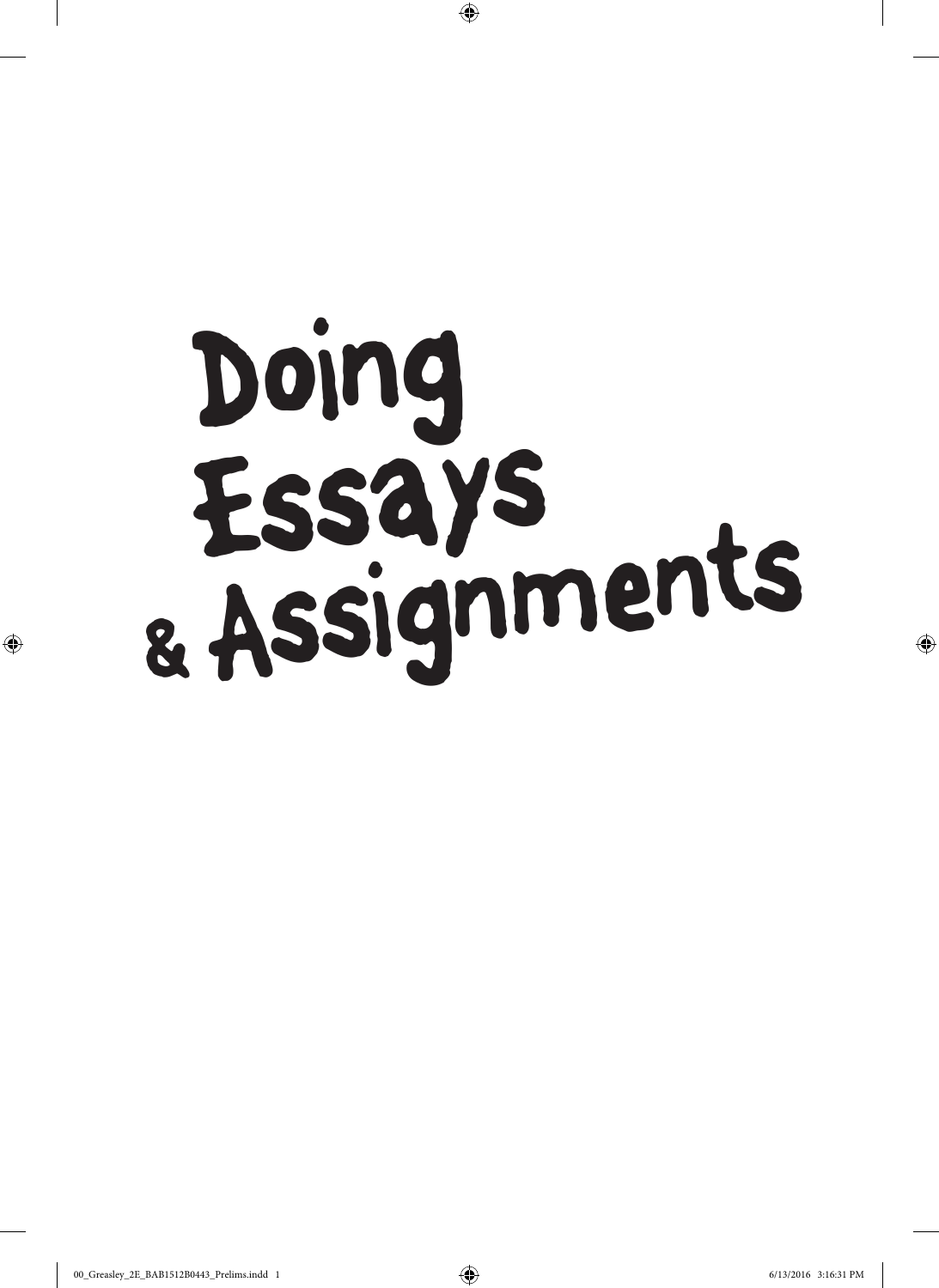SAGE was founded in 1965 by Sara Miller McCune to support the dissemination of usable knowledge by publishing innovative and high-quality research and teaching content. Today, we publish over 900 journals, including those of more than 400 learned societies, more than 800 new books per year, and a growing range of library products including archives, data, case studies, reports, and video. SAGE remains majority-owned by our founder, and after Sara's lifetime will become owned by a charitable trust that secures our continued independence.

 $\bigoplus$ 

Los Angeles | London | New Delhi | Singapore | Washington DC | Melbourne

 $\bigoplus$ 

 $\bigoplus$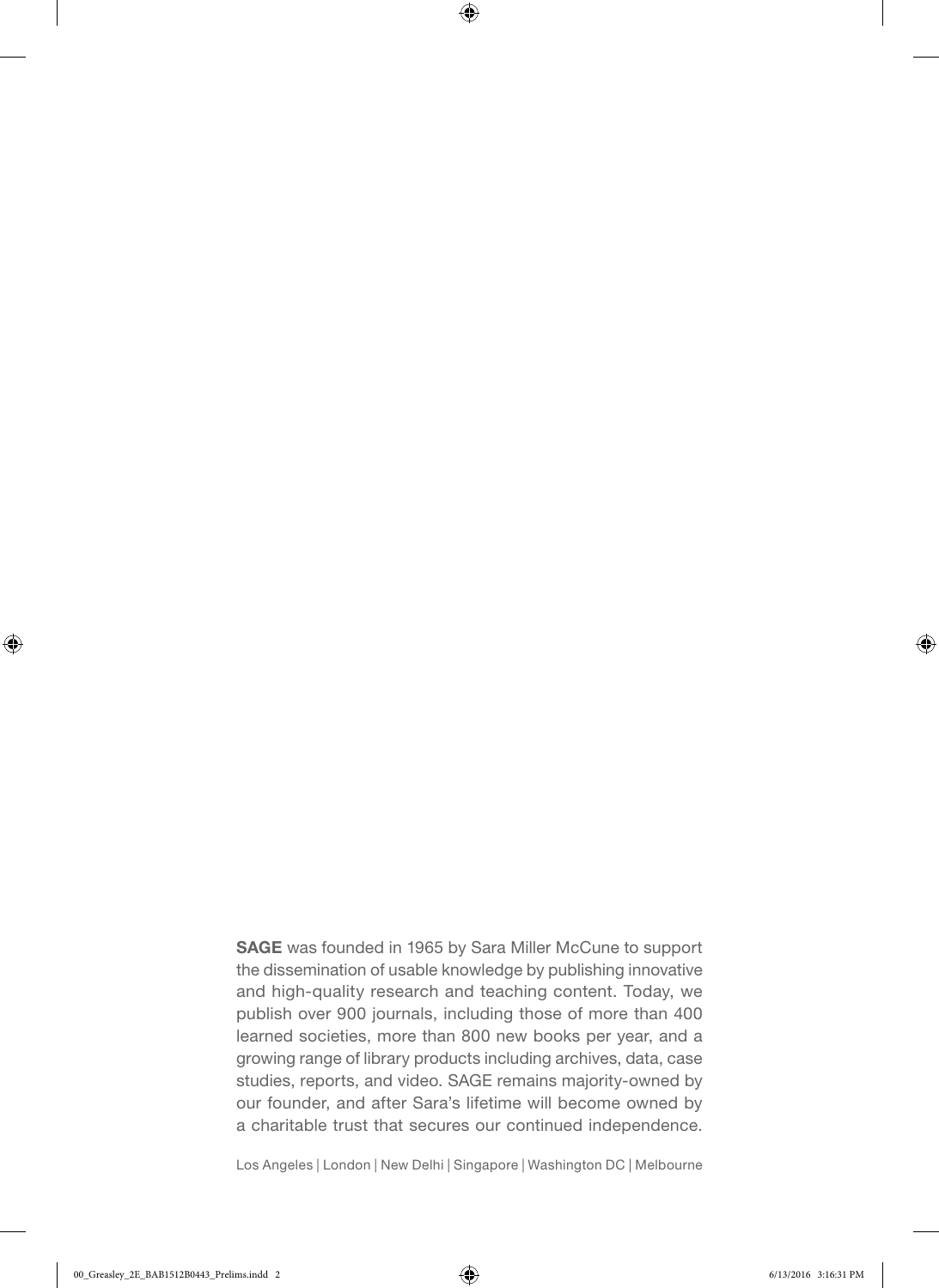

 $\bigoplus$ 



Los Angeles | London | New Delhi<br>Singapore | Washington DC | Melbourne

 $\bigoplus$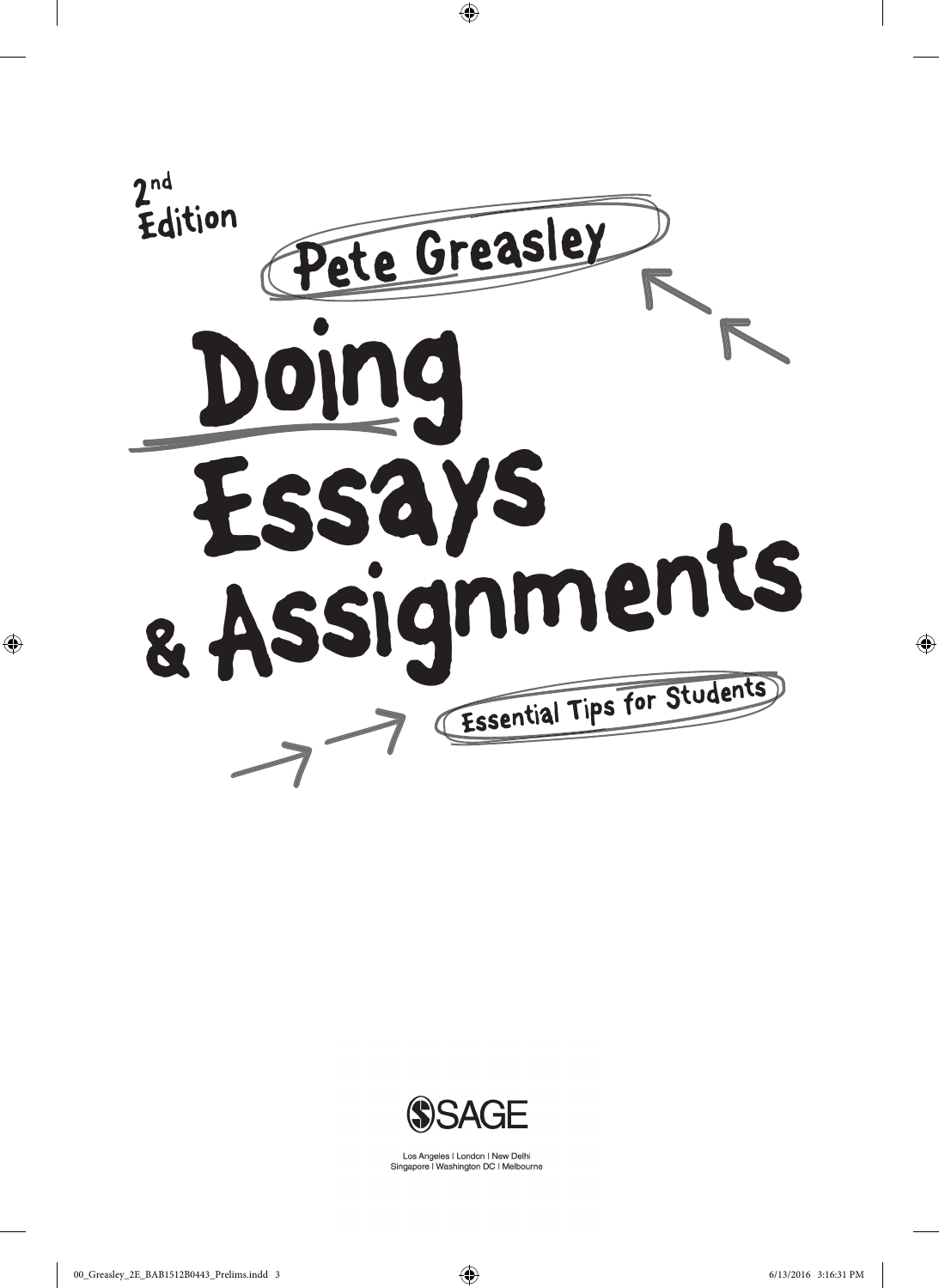

Los Angeles | London | New Delhi Singapore | Washington DC | Melbourne

SAGE Publications Ltd 1 Oliver's Yard 55 City Road London EC1Y 1SP

SAGE Publications Inc. 2455 Teller Road Thousand Oaks, California 91320

SAGE Publications India Pvt Ltd B 1/I 1 Mohan Cooperative Industrial Area Mathura Road New Delhi 110 044

SAGE Publications Asia-Pacific Pte Ltd 3 Church Street #10-04 Samsung Hub Singapore 049483

Editor: Jai Seaman

⊕

Editorial assistant: Aly Owen Production editor: Tom Bedford Copyeditor: Richard Leigh Proofreader: Sarah Cooke

Marketing manager: Catherine Slinn Cover design: Shaun Mercier

Typeset by: C&M Digitals (P) Ltd, Chennai, India Printed in India at Replika Press Pvt Ltd

Pete Greasley 2016

⊕

First edition published 2011 This second edition published 2016

Apart from any fair dealing for the purposes of research or private study, or criticism or review, as permitted under the Copyright, Designs and Patents Act, 1988, this publication may be reproduced, stored or transmitted in any form, or by any means, only with the prior permission in writing of the publishers, or in the case of reprographic reproduction, in accordance with the terms of licences issued by the Copyright Licensing Agency. Enquiries concerning reproduction outside those terms should be sent to the publishers.

# **Library of Congress Control Number: 2015959031**

### **British Library Cataloguing in Publication data**

A catalogue record for this book is available from the British Library

ISBN 978-1-4739-1206-9 ISBN 978-1-4739-1207-6 (pbk)

At SAGE we take sustainability seriously. Most of our products are printed in the UK using FSC papers and boards. When we print overseas we ensure sustainable papers are used as measured by the PREPS grading system. We undertake an annual audit to monitor our sustainability.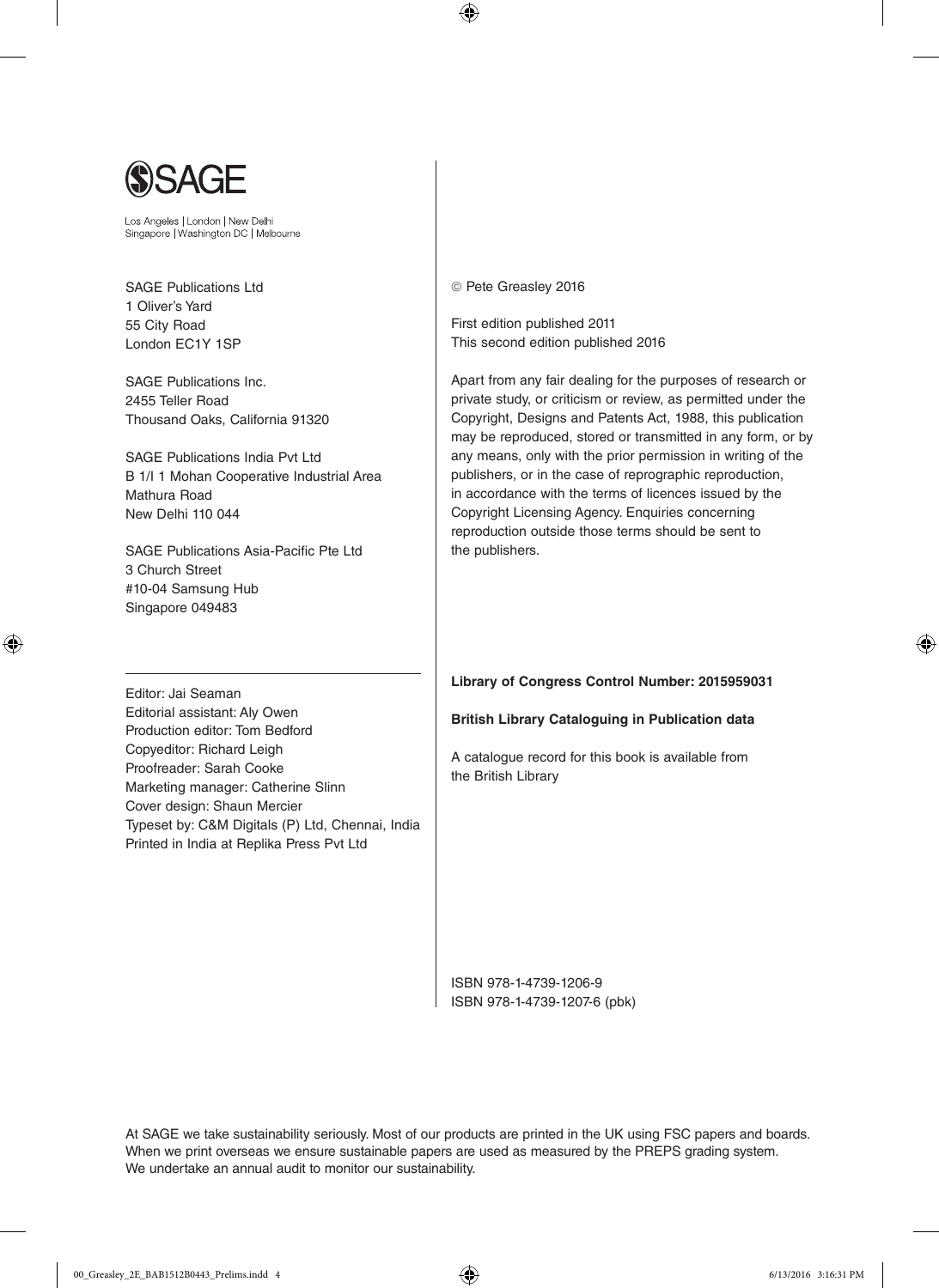# 2 How to impress and how to distress markers

 $\bigoplus$ 

What do tutors look for when they mark assignments? What impresses them and what frustrates them? In this chapter we'll look at the results of a survey which asked tutors to address these two questions. From the survey you'll gain an important insight into what tutors are really looking for when they mark assignments:

- What they like and what they dislike, what impresses them and what annoys them (sources of 'marker distress')
- The most common mistakes witnessed by tutors when marking student assignments
- Some of the most important things you can do in an assignment to improve your mark
- Some of the worst things you can do that will *reduce* your mark

The results of this survey have also been published in the journal *Assessment and Evaluation in Higher Education* (Greasley and Cassidy, 2010).

# **A survey of tutors**

Having spent some time recording my own observations of common problems when marking assignments, I decided that it would be useful to canvass the views of other tutors. Thirty-two tutors (with a health or social science background) responded to an email survey in which they were asked to:

- (a) list up to ten things that annoy/disappoint you when marking assignments
- (b) list up to ten things that impress you when marking assignments

02\_Greasley\_2E\_BAB1512B0443\_Ch\_02.indd 12 6/13/2016 3:17:28 PM

⊕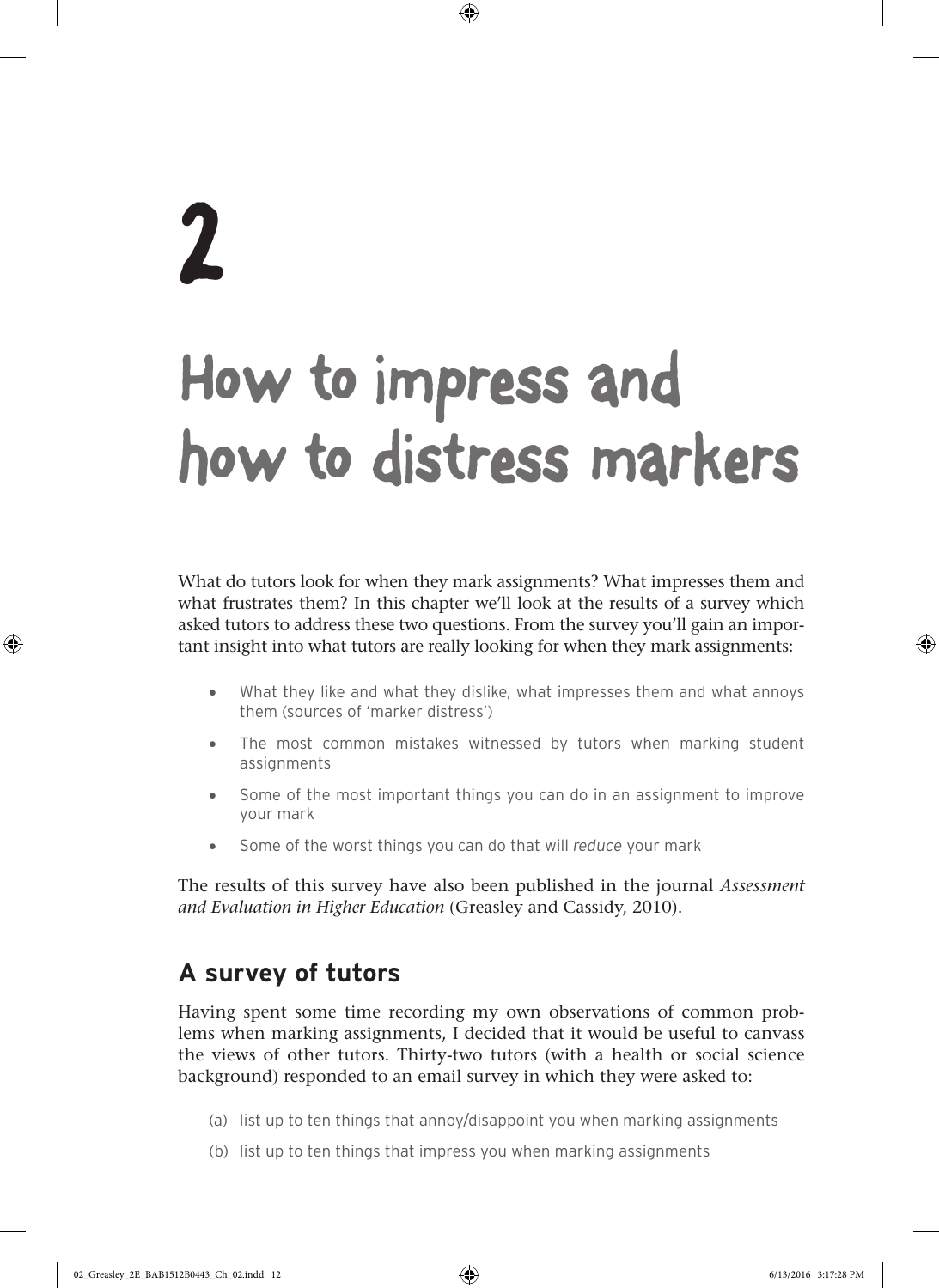# how to impress and how to distress markers  $\uparrow$  13

The survey produced over 200 comments identifying areas of concern. It also yielded 140 comments listing things that impress tutors when they mark assignments. The astute reader will notice that tutors found more to complain about than admire. As one student commented when I brought up the subject in class: 'Is that the survey which shows what a set of miserable, pedantic \*@\*\$@# you all are?'

 $\textcircled{\scriptsize{*}}$ 



Tutors find more to complain about than admire...

# **Illustration 2.1**

♠

Anyway, the comments were coded into themes and the tutors were asked to rank them in terms of:

- the most important thing a student can do to improve their assignments
- the worst thing a student can do in an assignment that will reduce the mark

We'll discuss these in due course, but first, let's see what the most common problems are.

# **How to** *distress* **your tutor: the most common problems in assignments**

Table 2.1 (on the next page) lists the most frequent problems identified in the survey. Notice that the top three issues relate not so much to *what* is written but *how the assignment is written and presented*. Thus, it wasn't 'failing to answer the question' or 'failing to read the relevant literature' that topped the table – it was problems with language, grammar and expression (1st), referencing (2nd) and presentation (3rd). So if you thought that these were relatively trivial things, think again. You will need to devote some serious time to sorting out these aspects of your assignment if you want a high mark. These are the essential basics of an assignment; it's assumed you'll get them right.

The other issues listed in Table 2.1 will be discussed in more detail throughout the book, but just to give you a flavour of the problem areas, I've listed some of the comments from the survey in the box below the table.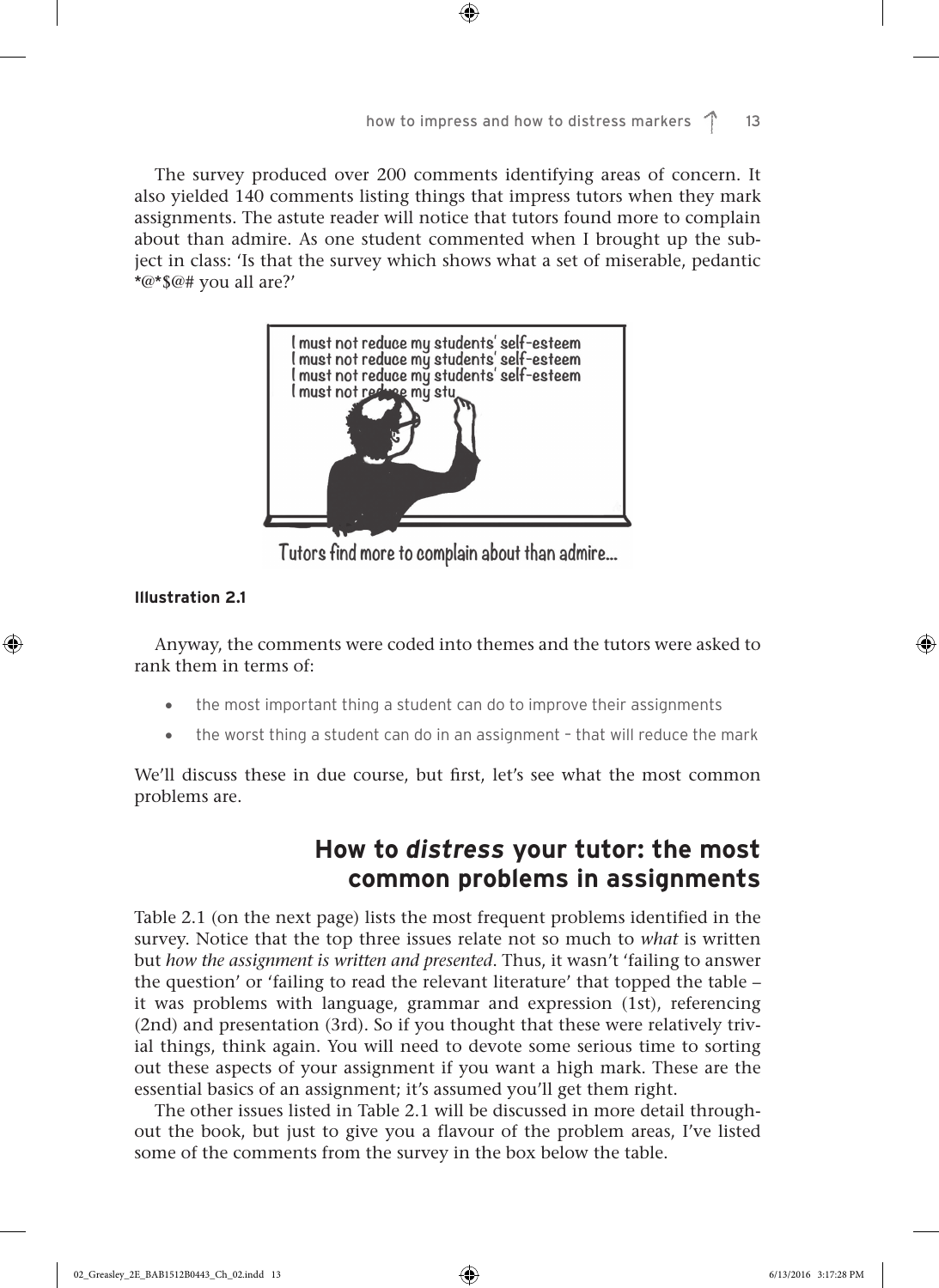| <b>Rank</b>     | <b>Problem</b>                                            |
|-----------------|-----------------------------------------------------------|
| 1st             | Poor language, grammar and expression                     |
| 2 <sub>nd</sub> | Poor referencing                                          |
| 3rd             | Poor presentation                                         |
| 4th             | Too much description, too little critical analysis        |
| 5th             | Poor introductions and conclusions                        |
| 6th             | Not following guidelines for presentation and word limits |
| 7th             | Poor structure (organisation/use of headings)             |
| 8th             | Inappropriate use of appendices                           |
| 9th.            | Failing to answer the question                            |
| 10th            | Over-use of quotations                                    |
| 11th            | Failing to read the relevant literature                   |
| 12th            | Problems with tables and figures                          |

 $\bigoplus$ 

| Table 2.1 The most common problems in assignments |  |  |  |
|---------------------------------------------------|--|--|--|
|                                                   |  |  |  |

# **How to distress markers: comments from the survey**

# **Language, grammar and expression**

Failing to proofread assignment for typos, spelling mistakes, grammar, etc.

Mixing up 'there', 'their' and 'they're', 'were' and 'where', 'been' and 'being'

No paragraphs, or single-sentence paragraphs

Acronyms used without full explanations being given first

Use of colloquial terms/conversational language (such as didn't/ couldn't/isn't/doesn't)

# **Referencing and references**

References that don't appear in the reference list and vice versa Inaccurate referencing, despite all the guidance available Using weak references, e.g. Reader's Digest, 9 o'clock news, etc. Using too many internet references

# **Presentation**

Assignments with no page numbers Small/illegible fonts (Arial font is often recommended because it is clear) Text not double-spaced (or at least 1.5 spaced)

⊕

<sup>14 &</sup>lt;sup>1</sup> doing essays and assignments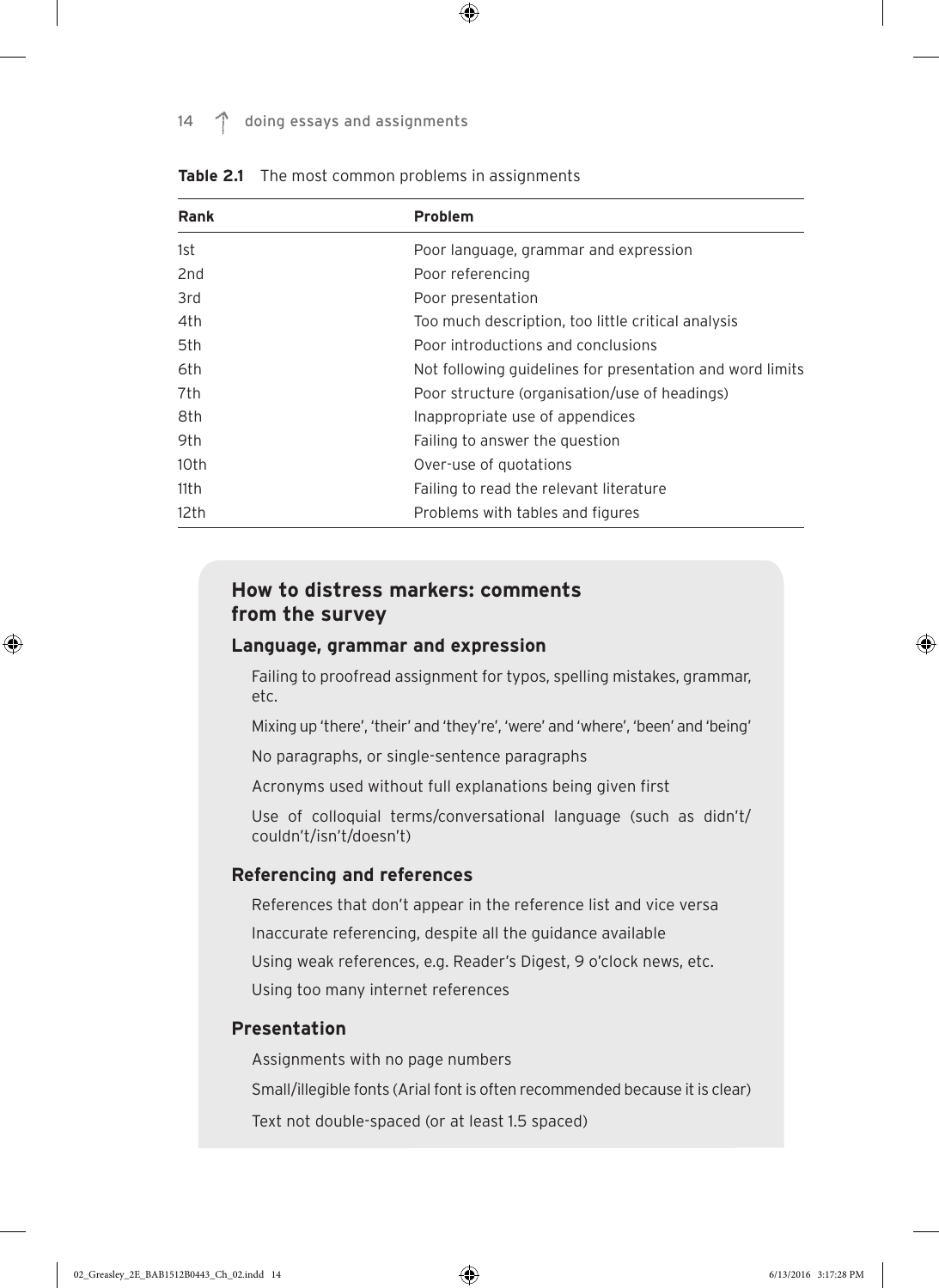# **Describing rather than analysing/criticising/evaluating**

Not providing some sort of critique of or reflection on the work they've read (i.e. assuming that because it's in print it must be 'right')

 $\bigoplus$ 

# **Poor introductions and conclusions**

No clear introduction or salient conclusion to the assignment

New information in the conclusion

# **Not following guidelines for presentation and word limits**

Incomplete front sheet (not putting student number on front page)

Not adhering to the word limit

# **Poor structure (organisation/use of headings)**

Essays that lack structure and seem to hop from one theme to the next at random; no sense of flow, very little (if any) signposting

Using headings for every paragraph

# **Inappropriate use of appendices**

Appendices that are not referred to or discussed in the assignment or have little or no purpose

# **Failing to answer the question**

Writing an abridged version of the essay question on the front page (and then of course failing to answer the question as set)

# **Overuse of quotations**

Too many direct quotes when they should be putting things in their own words

# **Failing to read the relevant literature**

Not using up-to-date references/poor reading round the subject

Not reading widely enough to give a basis for the arguments (or assertions)

# **Problems with tables and figures**

Tables and figures not numbered or discussed

⊕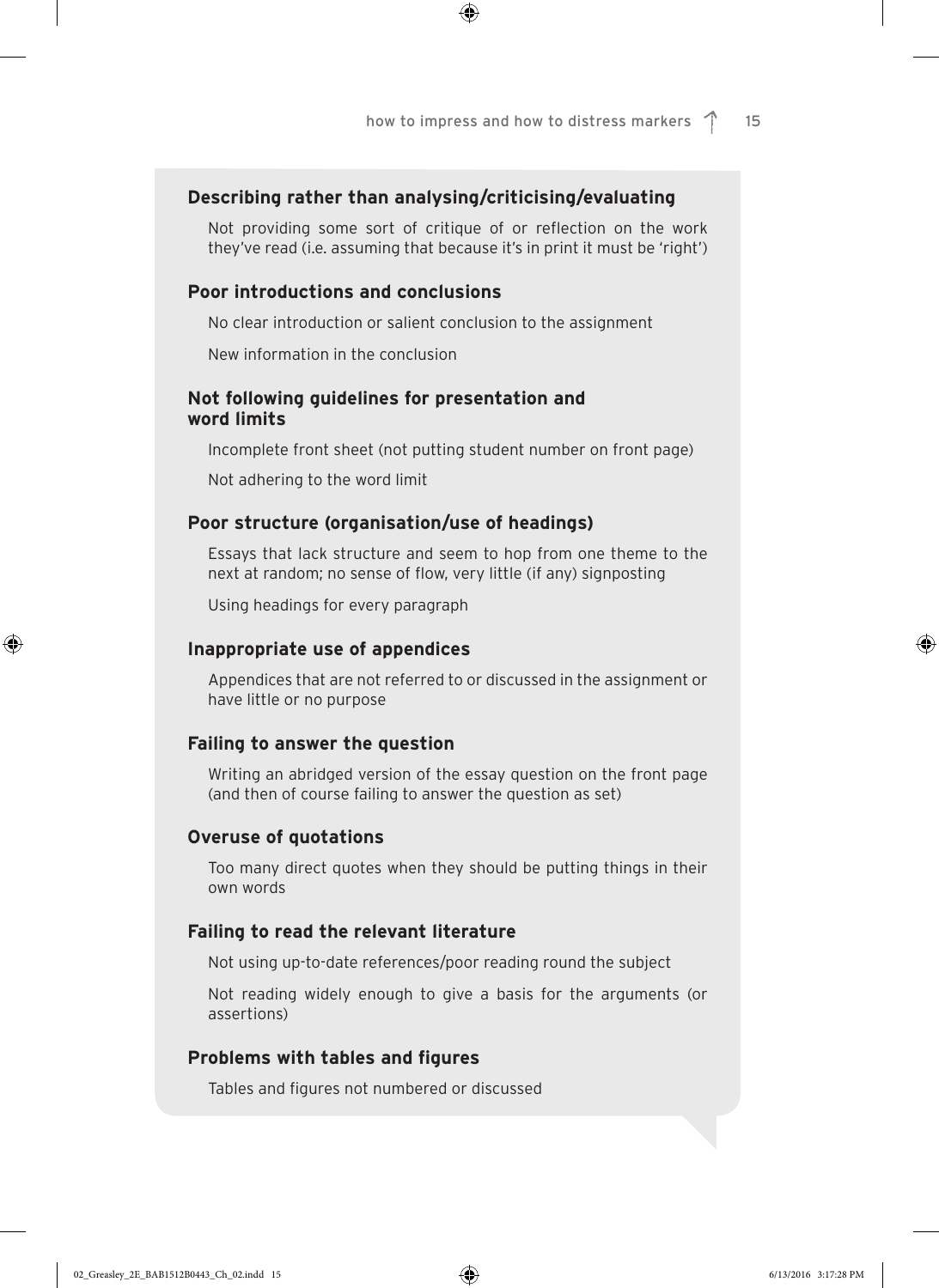There was also an 'other' category which included some interesting comments about feedback, self-assessment forms, odd smells, and writing in a local accent (see below).

 $\bigoplus$ 

# **How to distress markers: some other comments from the survey**

# **Feedback**

Ignoring feedback given when a draft assignment was submitted

Not learning from the feedback given to previous assignments or to comments on the draft assignment

Most annoying is when they are still making all of these mistakes in semester 2 of year 3!

Perhaps this [survey] will prevent them making the same mistakes over and over!

# **Self-assessment forms**

Utopian self-assessments

Self-assessment forms that say things like 'I know I didn't reference this correctly' or 'I know I didn't follow the guidelines' (really, really annoying)

### **What's that smell?**

My absolute horror – work that smells strongly of tobacco – it makes my office stink

Pages smelling of cigarette smoke!

The paper smelling of either cigarette smoke or some strong perfume. (The latter presumably to lure you into feeling good about the smell so you give them a good mark)

# **Writing in a local accent (in this case a Yorkshire accent)**

Use of 'Yorkshireisms', for example – not recognising words which are supposed to start with an 'H' ('ad' for 'had', etc.)

Students writing 'as' when they mean 'has'

Using 'should of' when they mean 'should have'

Writing 'eee by gum' rather than 'surprisingly'

(OK – I've made this last one up.)

⊕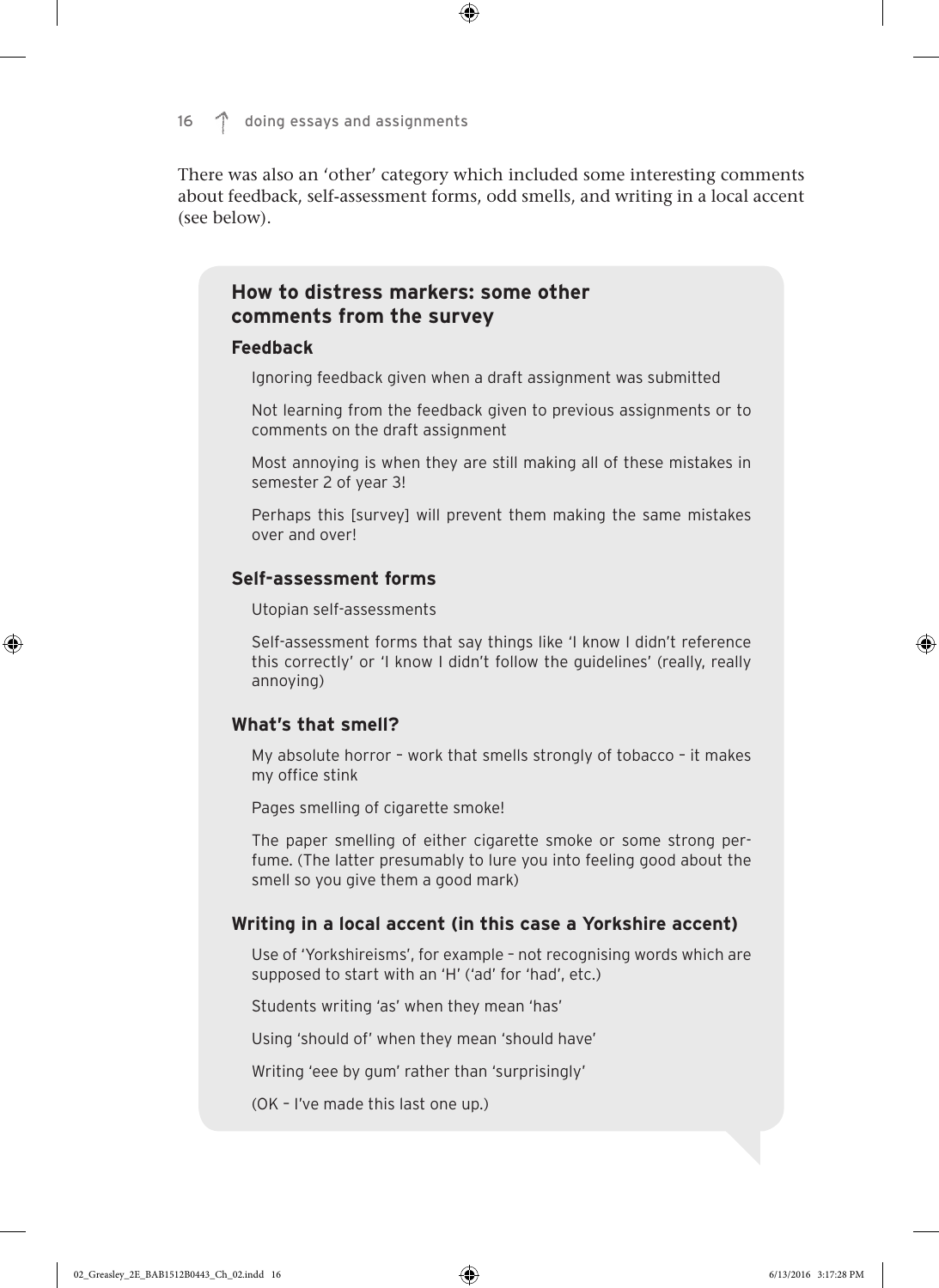# **How to** *impress* **your tutor**

So, we've had a taste of what tutors don't like, but what is it that impresses them? Table 2.2 provides the answers.

 $\bigoplus$ 

| Rank            | What impresses markers                                                 |
|-----------------|------------------------------------------------------------------------|
| 1st             | Critical analysis, perspective and argument (with supporting evidence) |
| 2 <sub>nd</sub> | Language, grammar and expression                                       |
| 3rd             | Introductions and conclusions                                          |
| 4th             | Structure                                                              |
| 5th             | Presentation                                                           |
| 6th             | Illustrating and applying ideas to specific contexts                   |
| 7th             | Reading the relevant literature                                        |
| 8th             | Following guidelines relating to answering the question and criteria   |
| 9th             | New information                                                        |
| 10th            | Referencing and references                                             |

**Table 2.2** What impresses markers?

From Table 2.2 we can see that what impresses tutors most in an assignment is 'critical analysis, perspective and argument'. This reveals the importance of analysing and evaluating ideas, theories and research studies, rather than simply describing and reporting them.

But notice what came second on the list: 'language, grammar and expression'. This reinforces the importance of devoting a significant amount of time to making sure that your assignment reads well – that the points you are making are communicated clearly and concisely.

Finally, for now, you might notice that referencing came right at the bottom of the list: should we be impressed if the references are all present and correctly formatted according to guidelines, or is this something to be expected?

The box below provides some comments from the survey relating to each of the issues presented in Table 2.2.



Being aware that just because something is in print this doesn't make it a for-all-time, concrete, unassailable fact!

Ability to see more than one side of an argument

*(Continued)*

02\_Greasley\_2E\_BAB1512B0443\_Ch\_02.indd 17 6/13/2016 3:17:28 PM

⊕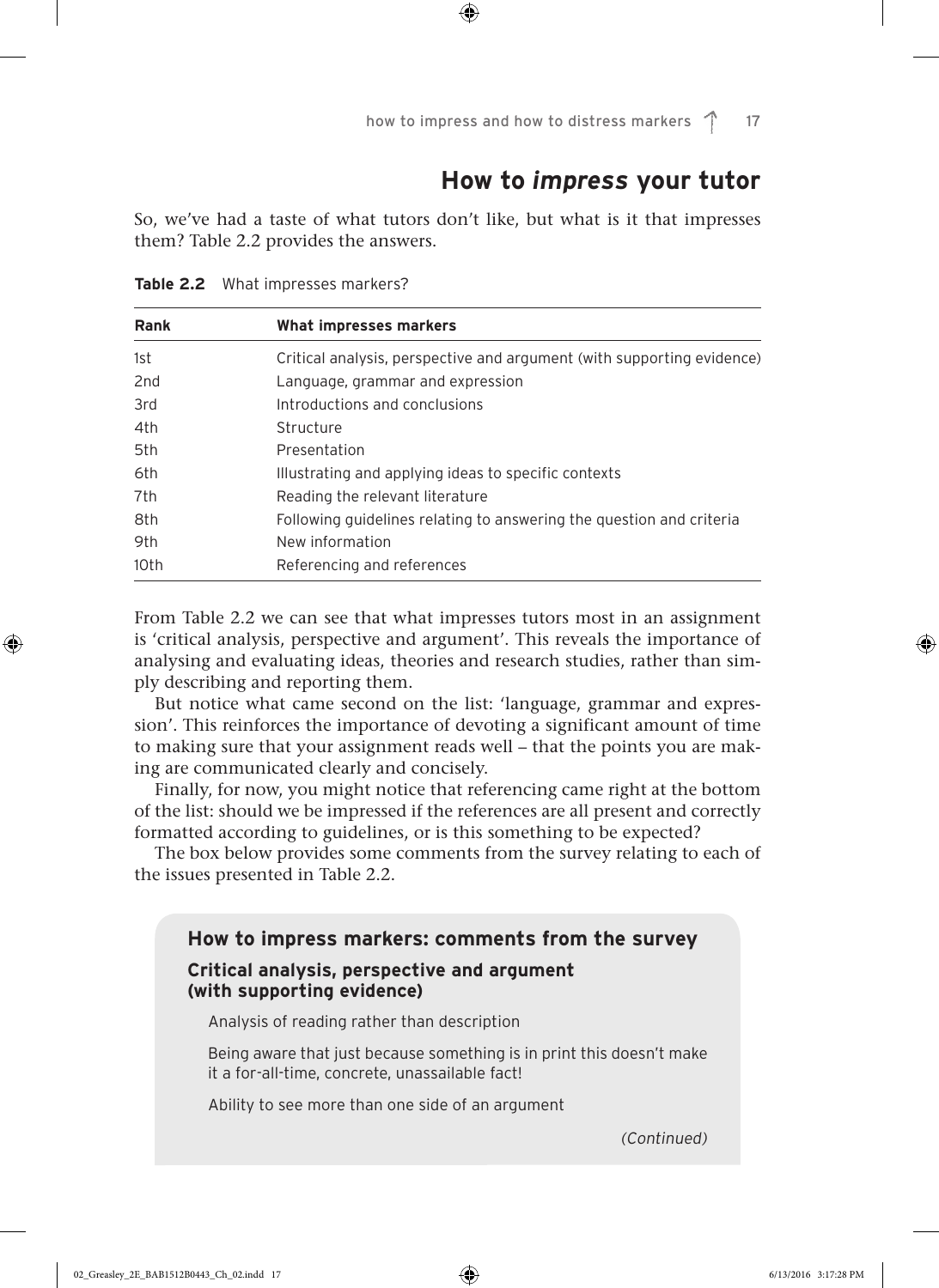### *(Continued)*

# **Language, grammar and expression**

Clarity of writing making it easy for me to read and follow

 $\bigoplus$ 

# **Introductions and conclusions**

A good introduction that states the aims of the work and a concise conclusion that reflects the introduction and the student's own conclusion

Identifying clearly in the introduction what issues the student is going to investigate

# **Structure**

Clear signposting of ideas that enables the work to flow in a logical manner to a conclusion

Good use of headings and subheadings

# **Presentation**

⊕

Paying careful attention to guidelines for the assignment and presentation of work – these are easy marks to gain

That time has been taken to proofread the essay to ensure that there are no typos, etc.

### **Illustrating and applying ideas to specific contexts**

Relating discussion to actual examples

# **Reading the relevant literature**

Evidence of a good range of reading (including texts taking a different perspective) Reading over and above the set texts

Good use of references to support discussion, such as when students cite several authors for one 'statement' showing they have read around and integrated what they have read

# **Following guidelines relating to answering the question and criteria**

Addressing the question – and showing they are answering the question

Reference and thought put into the marking criteria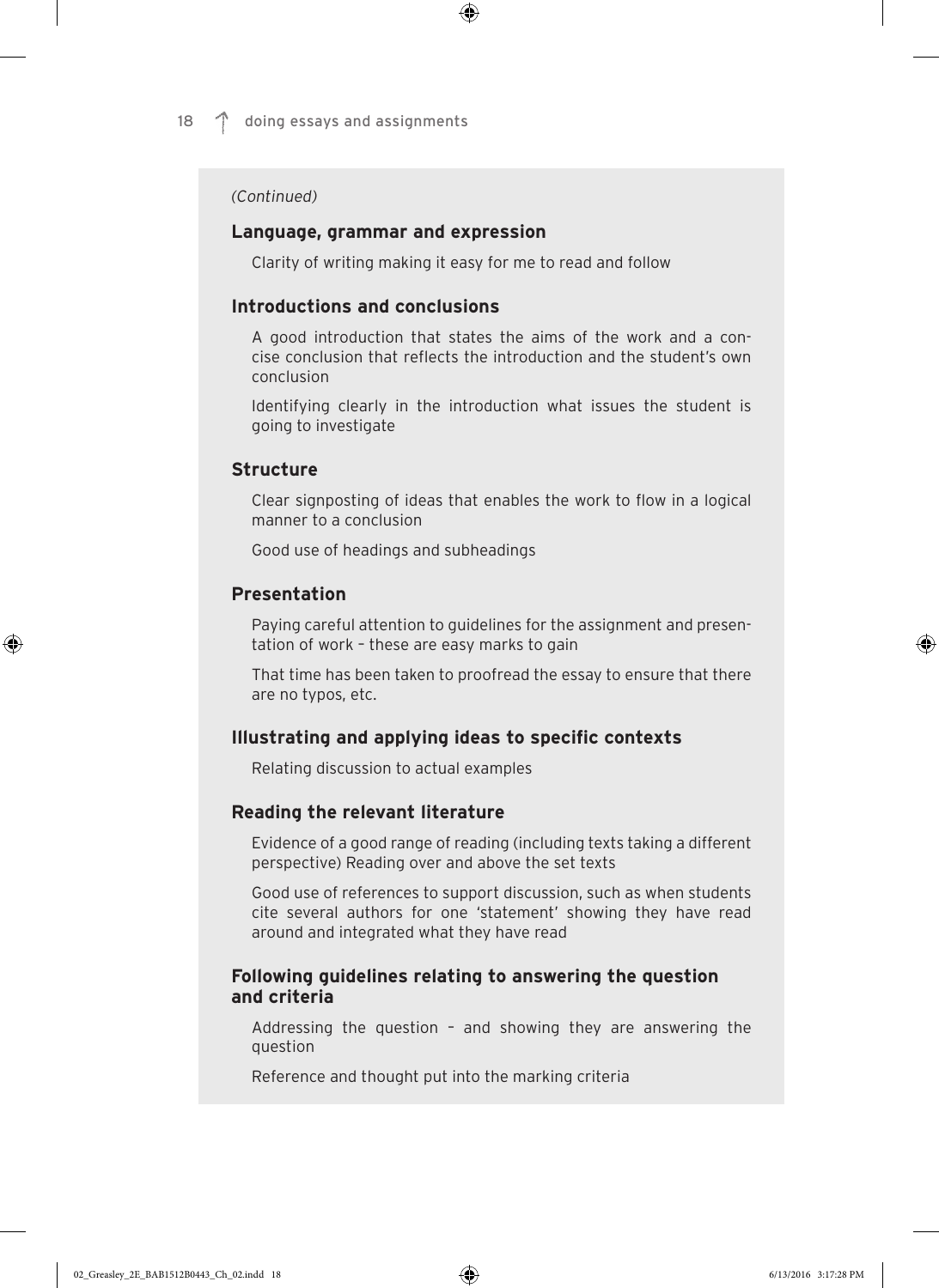# **Including new information**

Telling me something I didn't know by going beyond the reading/ lectures

 $\bigoplus$ 

The essay content is different from the others I am marking

Students who tackle the question in a new/original way

Drawing in related learning from other modules, for example, rather than treating each element of learning as separate

### **Referencing and references**

Correct referencing, following guidelines

# **The most important thing you can do to improve your mark is …**

So, we've had a brief look at how to distress and how to impress tutors, but what is it that has the most *positive* and the most *negative* impact on the mark? In Table 2.3 we can see what happened when the tutors ranked each issue in terms of what they felt has the most positive impact on the mark.

| <b>Rank</b> | What has the most positive impact on the mark?                            |
|-------------|---------------------------------------------------------------------------|
| 1st         | Critical analysis, perspective and argument (with supporting<br>evidence) |
| 2nd         | Following guidelines relating to answering the question and criteria      |
| 3rd         | Illustrating and applying ideas to specific contexts                      |
| 4th         | Structure                                                                 |
| 5th         | Language, grammar and expression                                          |
| 6th         | Reading the relevant literature                                           |
| 7th         | New information (different, original)                                     |
| 8th         | Referencing and references                                                |
| 9th         | Introductions and conclusions                                             |
| 10th        | Assimilating feedback                                                     |
| 11th        | Presentation                                                              |

Table 2.3 How to improve your mark in assignments

⊕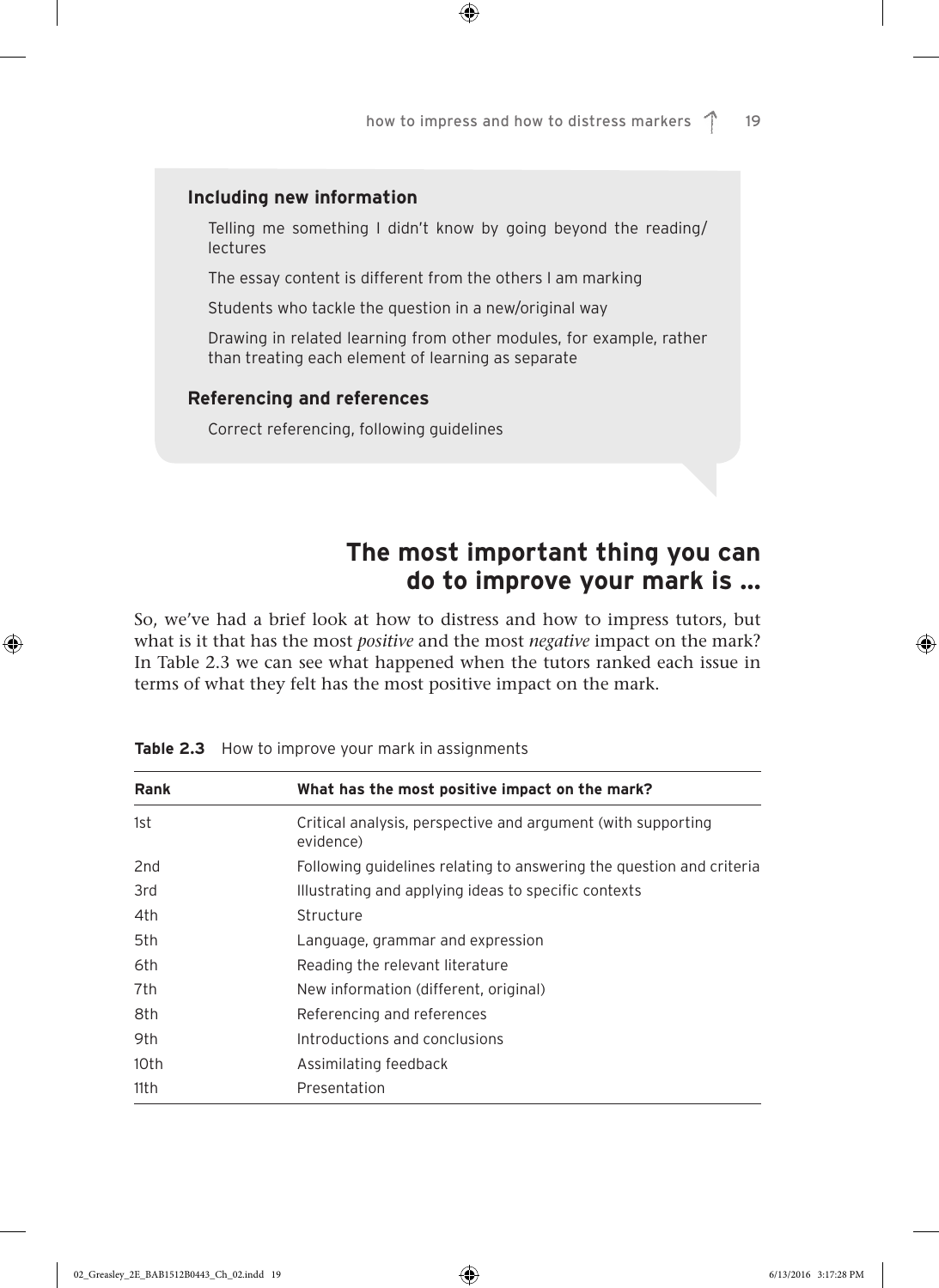There are a few key points to take from Table 2.3.

First, the most important element is 'critical analysis, perspective and argument (with supporting evidence)': it wasn't, as you might expect, answering the question (though this was a close second). This shows how highly critical analysis and argument are valued in the minds of tutors.

⊕

The second point to note is the importance of 'illustrating and applying ideas to specific contexts'. This is closely related to 'critical analysis, perspective and argument' in terms of grounding the discussion of ideas, theories, etc. in actual examples.

And finally, notice that in seventh place there is a category called 'new information (different, original)'. The provision of 'new information' (beyond that covered in the module) may be an impressive feature in an essay, for example, tackling the question in a way that is different from the other essays – especially, as one tutor commented, 'when you've got a bunch of 150 scripts to mark!' (Though make sure your originality isn't at the expense of answering the question.)

# **And the worst thing you can do in an assignment is …**

Table 2.4 lists some of the worst things you can do in an assignment – where marks are lost. Not surprisingly, 'failing to answer the question' took the top spot, but look at what came second: poor language, grammar and expression. This might be surprising to some, but what use is a report if it can't be understood?

Notice also, in bronze medal position, 'too much description, too little critical analysis'. It's that phrase 'critical analysis' again. As we shall see, description

| <b>Rank</b><br>The worst thing you can do in an assignment |                                                           |  |  |  |
|------------------------------------------------------------|-----------------------------------------------------------|--|--|--|
| 1st                                                        | Failing to answer the question                            |  |  |  |
| 2 <sub>nd</sub>                                            | Poor language, grammar and expression                     |  |  |  |
| 3rd                                                        | Too much description, too little critical analysis        |  |  |  |
| 4th                                                        | Poor structure                                            |  |  |  |
| 5th                                                        | Not following quidelines for presentation and word limits |  |  |  |
| 6th                                                        | Failing to read the relevant literature                   |  |  |  |
| 7th                                                        | Poor referencing                                          |  |  |  |
| 8th                                                        | Poor introductions and conclusions                        |  |  |  |
| 9th                                                        | Inappropriate use of quotations                           |  |  |  |
| 10th                                                       | Poor presentation                                         |  |  |  |
| 11th                                                       | Inappropriate use of appendices                           |  |  |  |
| 12th                                                       | Problems with tables and figures                          |  |  |  |

**Table 2.4** The worst thing you can do in an assignment

♠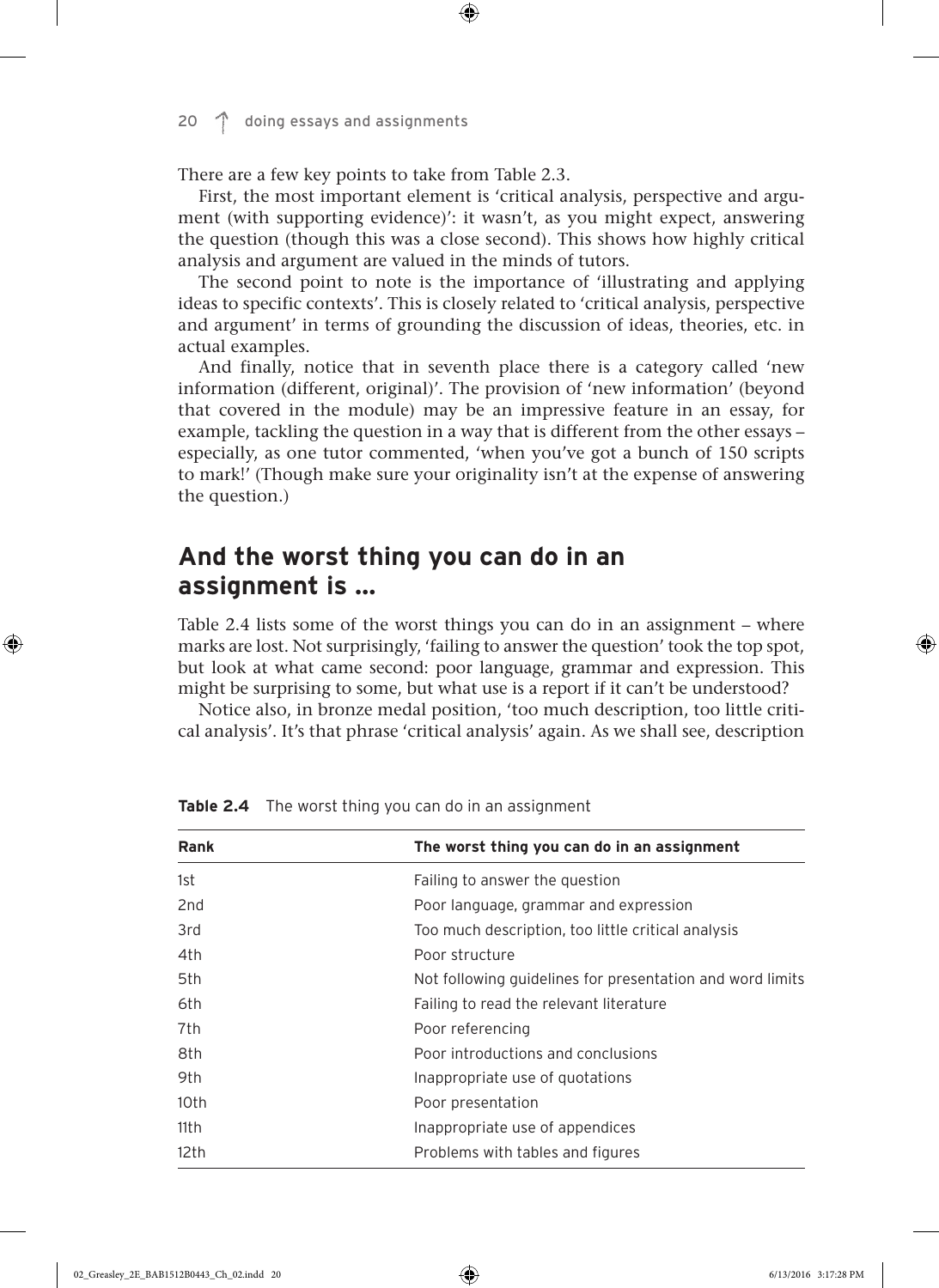may have been sufficient at school or college, it may even get you through some of the first year at university, but beyond that you will need to start focusing on critical analysis.

 $\bigoplus$ 

# **Key advice from tutors**

In a more recent survey of tutors I asked, 'What key advice (tips) would you give to students about doing essays and assignments?' Their advice highlighted five areas, in the following order of prevalence:

- 1. Develop your argument
- 2. Read widely (and critically)
- 3. Answer the question
- 4. Plan your assignment
- 5. Get formative feedback

⊕

Unsurprisingly, 'answer the question' figured highly in their comments, but it was interesting to see that 'develop your argument' was the most frequent piece of advice – confirming the results of the original survey. It was also interesting to see their emphasis on reading widely (beyond set texts and resources) and getting formative feedback. I've provided some of their comments in Box 2.1.

**box 2.1**

# **Key advice from tutors**

# **Develop your argument**

- Take a line of argument. Merely outlining that X said this and Y said this is overly descriptive and fails to develop a critical standpoint, which is what you should be aiming for
- Think about what you want to argue in relation to the question, and structure the assignment around that argument
- Clearly set out the structure of the argument in the introduction, the question that is being asked and how it will be answered. In the conclusion refer back to this and show how it has been answered
- Ensure that the steps in your argument are logical and that these can be traced throughout your essay/assignment
- Plan the essay clearly. Work out what the argument is going to be, the premises of that argument and the empirical evidence that will support the argument

*(Continued)*

02\_Greasley\_2E\_BAB1512B0443\_Ch\_02.indd 21 6/13/2016 3:17:28 PM